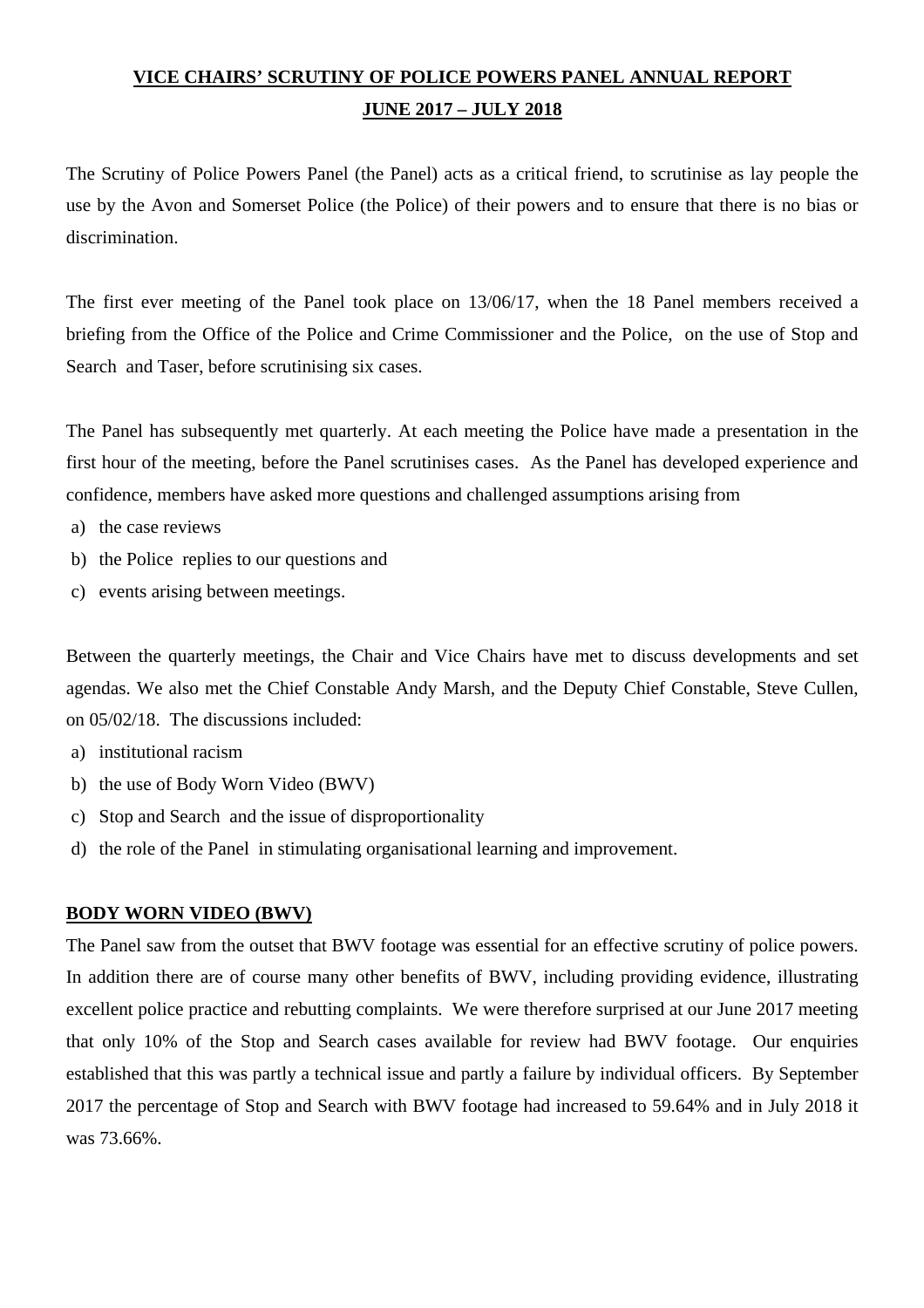| <b>Stop and Search Created Month/Year</b> | <b>Stop &amp; Search BWC</b><br>recorded Yes | <b>Stop Search</b><br>count | $\frac{0}{0}$ |
|-------------------------------------------|----------------------------------------------|-----------------------------|---------------|
| Sep 2017                                  | 198                                          | 332                         | 59.64%        |
| Oct 2017                                  | 195                                          | 344                         | 56.69%        |
| Nov 2017                                  | 217                                          | 336                         | 64.58%        |
| Dec 2017                                  | 221                                          | 351                         | 62.69%        |
| Jan 2018                                  | 242                                          | 372                         | 65.05%        |
| Feb 2018                                  | 271                                          | 373                         | 72.65%        |
| Mar 2018                                  | 220                                          | 284                         | 77.46%        |
| Apr 2018                                  | 256                                          | 351                         | 72.93%        |
| May 2018                                  | 293                                          | 398                         | 73.62%        |
| Jun 2018                                  | 261                                          | 339                         | 76.99%        |
| Sum:                                      | 2374                                         | 3480                        | 68.22%        |

The monthly progression of Stop and Search with BWV footage is tabled below:

We have asked for BWV usage figures for Taser, but for technical reasons this information is not available until a system amendment later this year. This is unfortunate, when the use of Taser is particularly in the public eye. One can but hope that the percentage of Taser footage is very high.

## **STOP AND SEARCH**

Stop and Search is a sensitive subject in the community. We have looked closely at

- a) the location of Stop and Search incidents
- b) the ethnicity of those searched
- c) Black and Minority Ethnic proportionality rates
- d) the percentage of positive outcomes
- e) the percentage of searches which are the result of intelligence.

One of the cases we reviewed and which caused us concern was published in our quarterly report and resulted in a press story headed 'Fears man was strip searched in Bristol public toilet by police officers because "he was black"'. The response from the Police included the following:

'We want to be as open and transparent as possible about our use of power, so the independent scrutiny is an important way of us showing how and why we can use them through the evaluation of actual incidents. As a learning organisation we are always striving to improve, so we greatly value the feedback from the Panel members.'

We do understand the necessity for and the benefits of Stop and Search and hope that our observations are helpful to assist the Police to avoid or reduce any adverse impact on local communities. We understand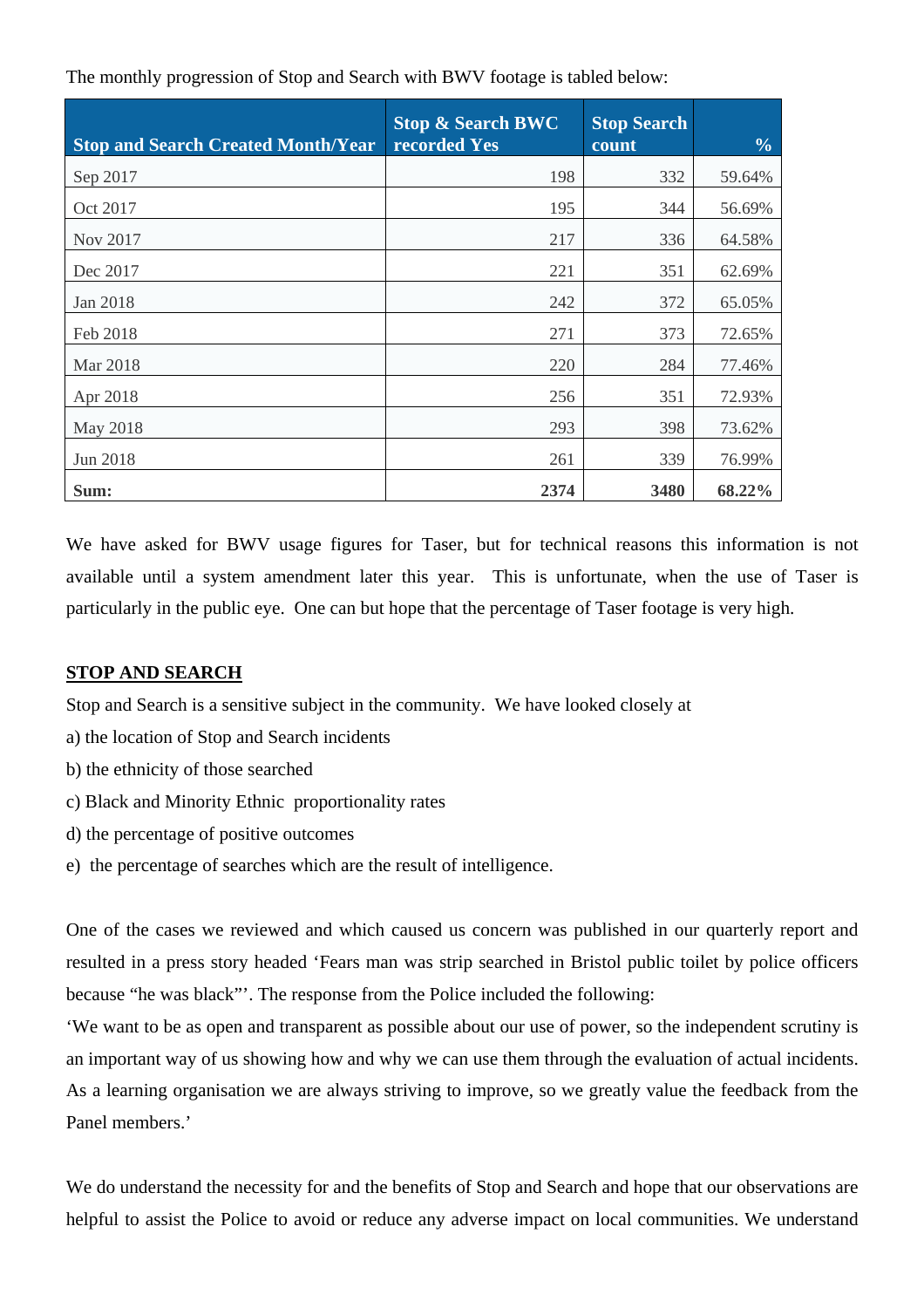that new Stop and Search training began in April and is being 'rolled out' across the Police during this summer and includes the use of BWV, the impact on individuals stopped and the perception of Stop and Search within communities.

#### **TASERS**

We have had two presentations from Karl Waltho, Taser Training Lead, together with the opportunity to comment on Taser Procedural Guidance. Our comments included:

- a) the importance of BWV when using a Taser
- b) the benefits of quality assurance.

Following the Taser on a prominent member of the public on 14/01/17, the Police commissioned an independent review of Taser operations. The Panel looks forward to considering this review. Panel members will have the opportunity to observe Taser training sessions as of September.

### **SPIT/BITE GUARDS**

The guards were introduced in January 2018. CI Mark Runacres attended our May meeting to report on the 43 recorded uses since January and to answer our questions. Only 5 of these cases did not have BWV or custody CCTV footage.

## **BIAS/DISCRIMINATION**

Adeela Shafi and David Woodward met with CI Paul Wigginton on 19/07/18 specifically to discuss bias and discrimination as a key piece of work for the Panel. We are well aware that the tragic case of Mr Ebrahimi and a finding that the Police was institutionally racist has had a most significant impact on the Police's standing in our communities. We explained our wish to understand not only what initiatives are in place to reduce bias/discrimination, but how their success or otherwise is charted and measured. This is a work in progress to be put to the Panel at the September meeting.

### **PANEL MEETINGS AND ORGANISATIONAL LEARNING**

Our scrutiny has provided the Police with learning opportunities, both for individual officers and for the wider organisation. It should certainly not be assumed, that our observations are all negative or critical. Indeed, that is definitely not the case. We regularly express our admiration for the way officers handle difficult situations. Often the officer's approach, tone of voice, body language, patience and commitment to defusing a difficult situation are a great benefit to both the individual concerned and to the community's perception of the Police.